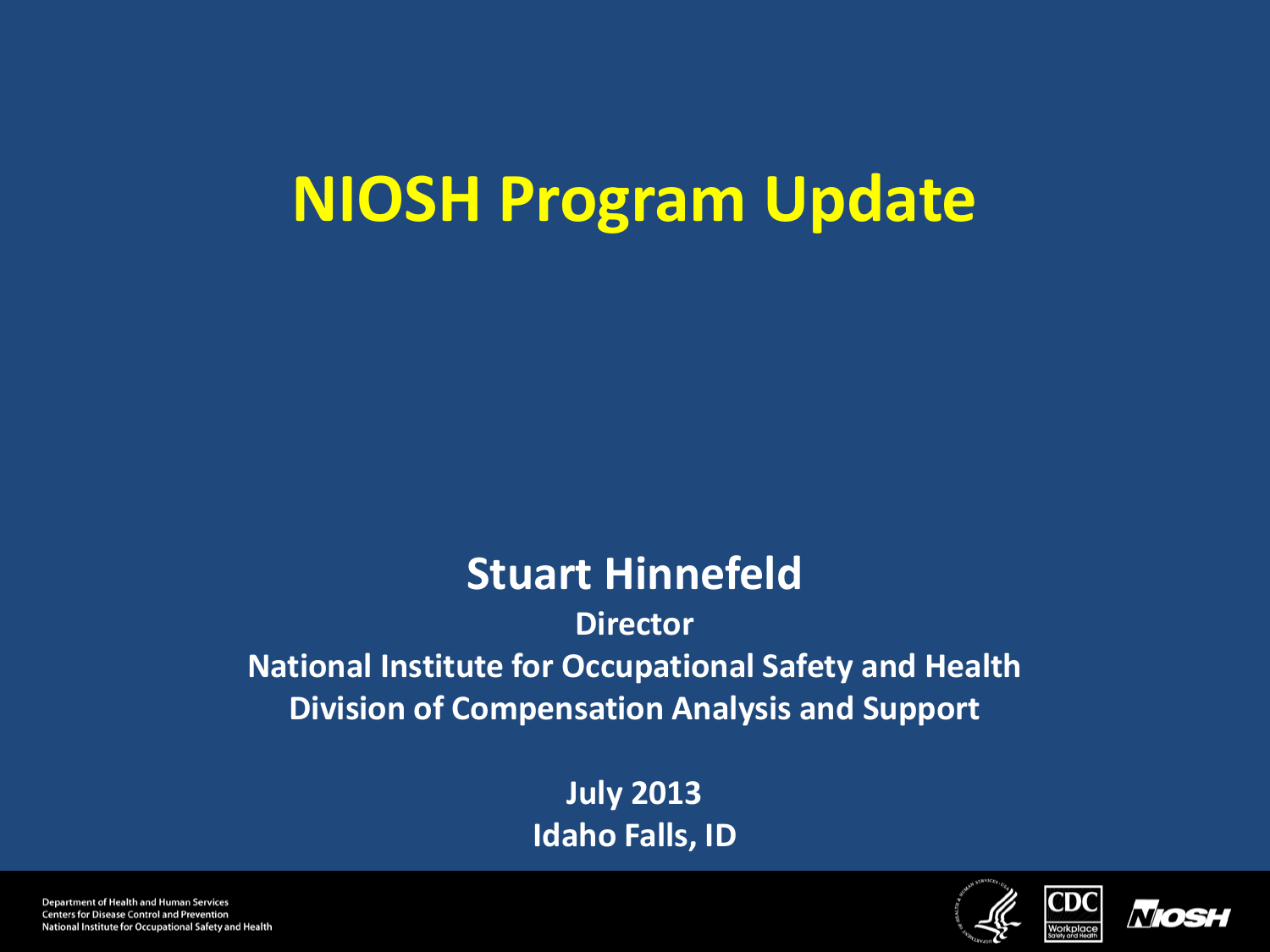## **Program News**

- **Existing Dose Reconstruction (DR) contract expires October 31, 2013**
	- **Procurement underway**
- **Site-specific Chronic Lymphocytic Leukemia (CLL) DR tools in development and utilized**
- **E** Continued participation in Outreach activities



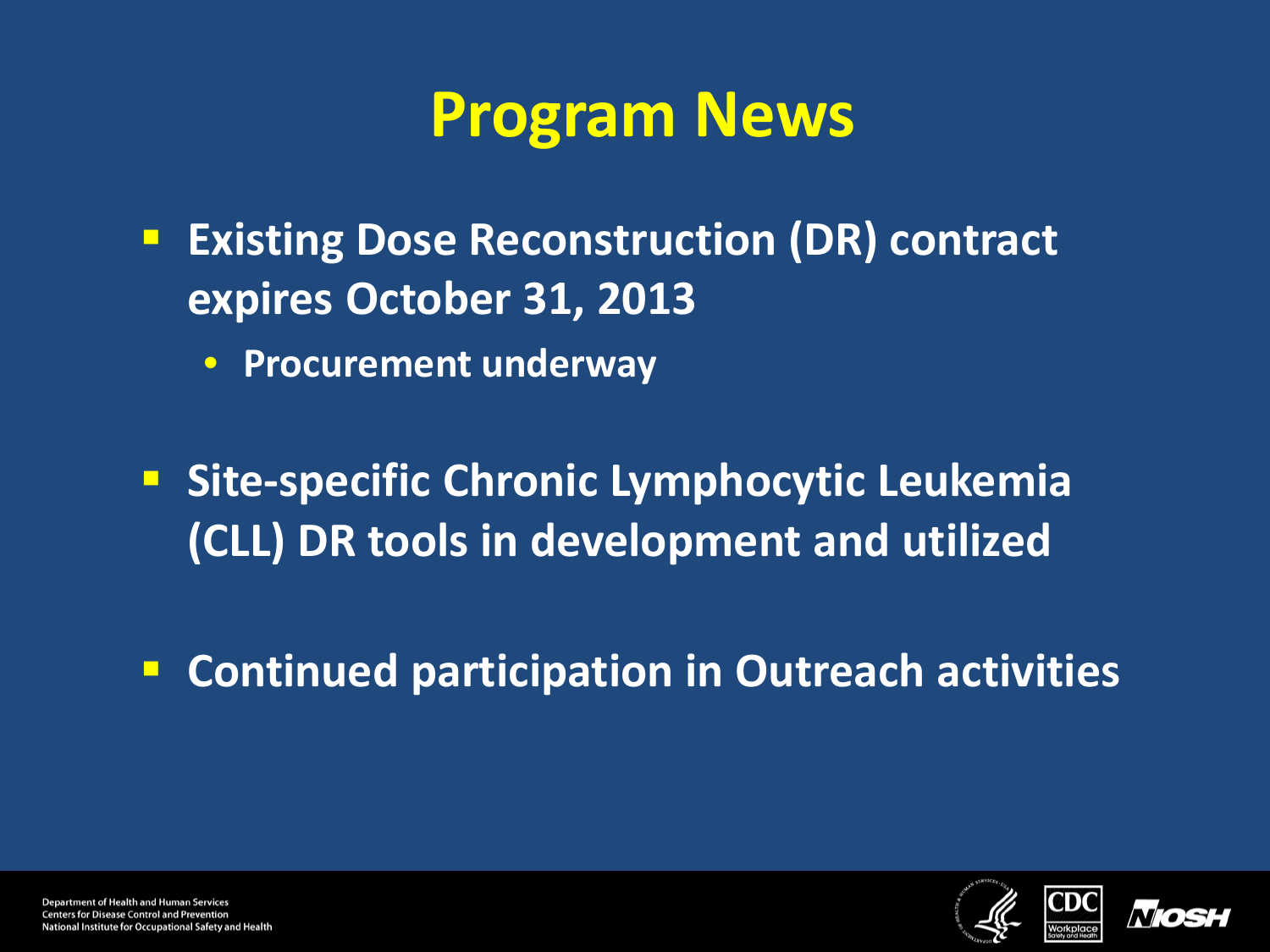### **Overall Initial Claim Information (as of June 30, 2013)**

- **39,754 cases have been referred to NIOSH for dose reconstruction**
- **37,679 (95%) cases have been returned to DOL**
	- **Cases submitted with a DR report 33,110**
	- **Cases currently pulled from DR by DOL 1,300**
	- **Cases currently pulled from DR for SEC 3,269**
- **1,413 (3%) cases remained at NIOSH for dose reconstruction**
- **662 (2%) cases were administratively closed**



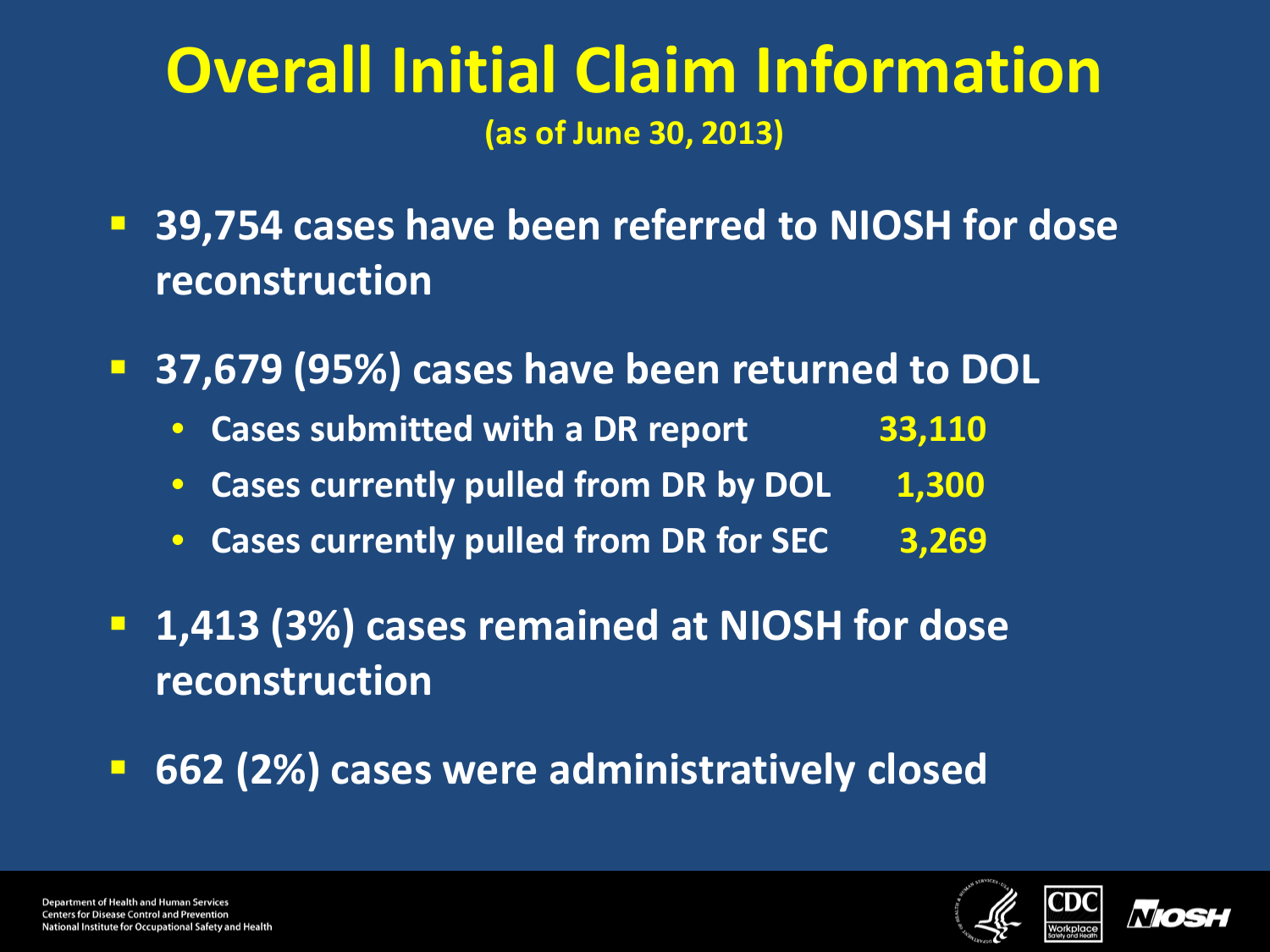### **Overview of Active Cases (as of June 30, 2013)**

 **Of the 1,413 cases remaining at NIOSH for dose reconstruction:**

• **275 cases in the dose reconstruction process**

• **234 initial draft dose reconstruction reports in the hands of claimants, and NIOSH is awaiting the return of the OCAS-1 form**

• **904 cases in development for dose reconstruction**



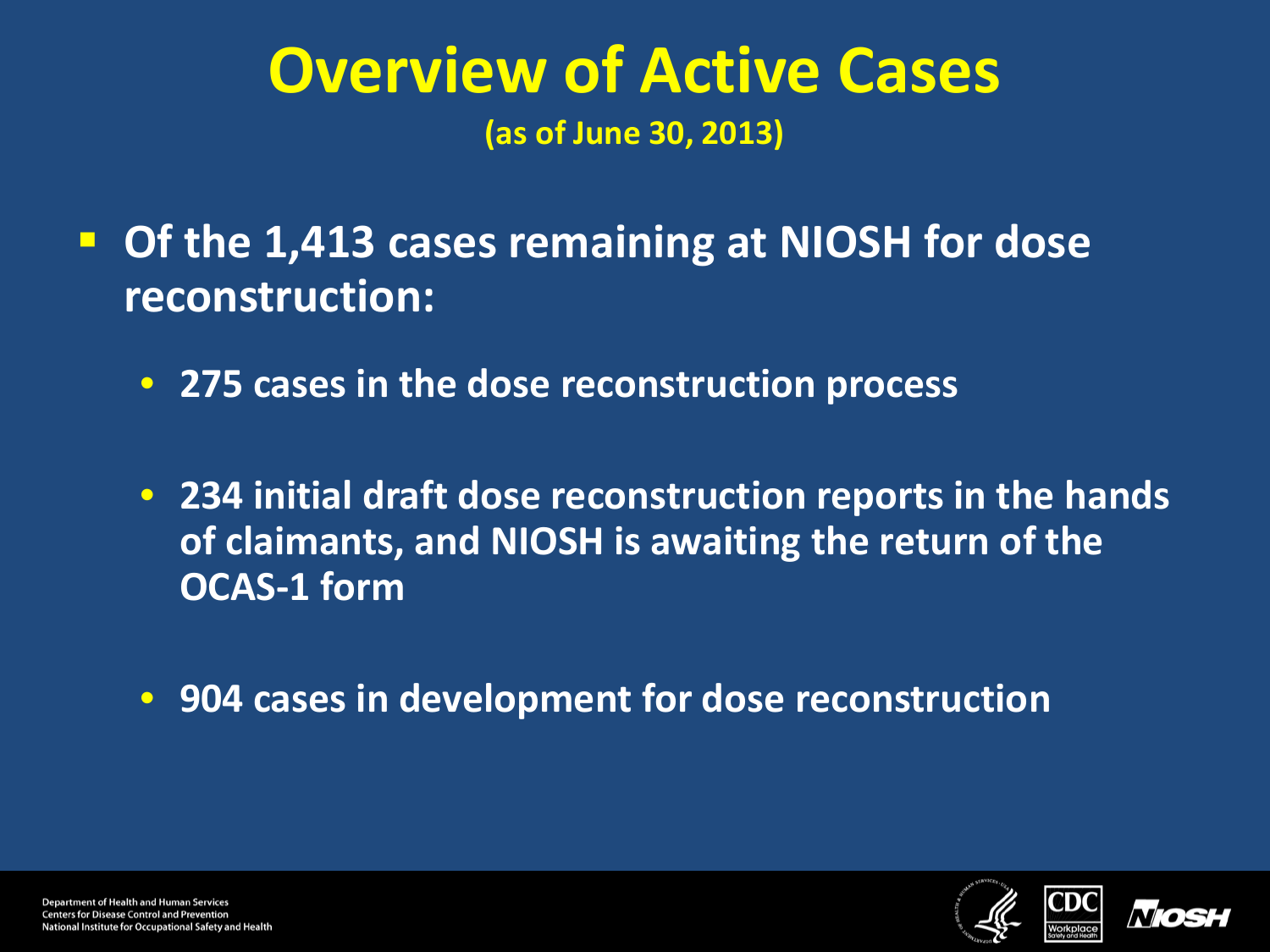**Summary of Probability of Causation for Completed Dose Reconstructions (as of June 30, 2012)**

- **Of the 33,110 dose reconstructions sent back to DOL for final adjudication:**
	- **9,465 cases had a PoC ≥ 50%**
	- **23,645 cases had a PoC < 50%**



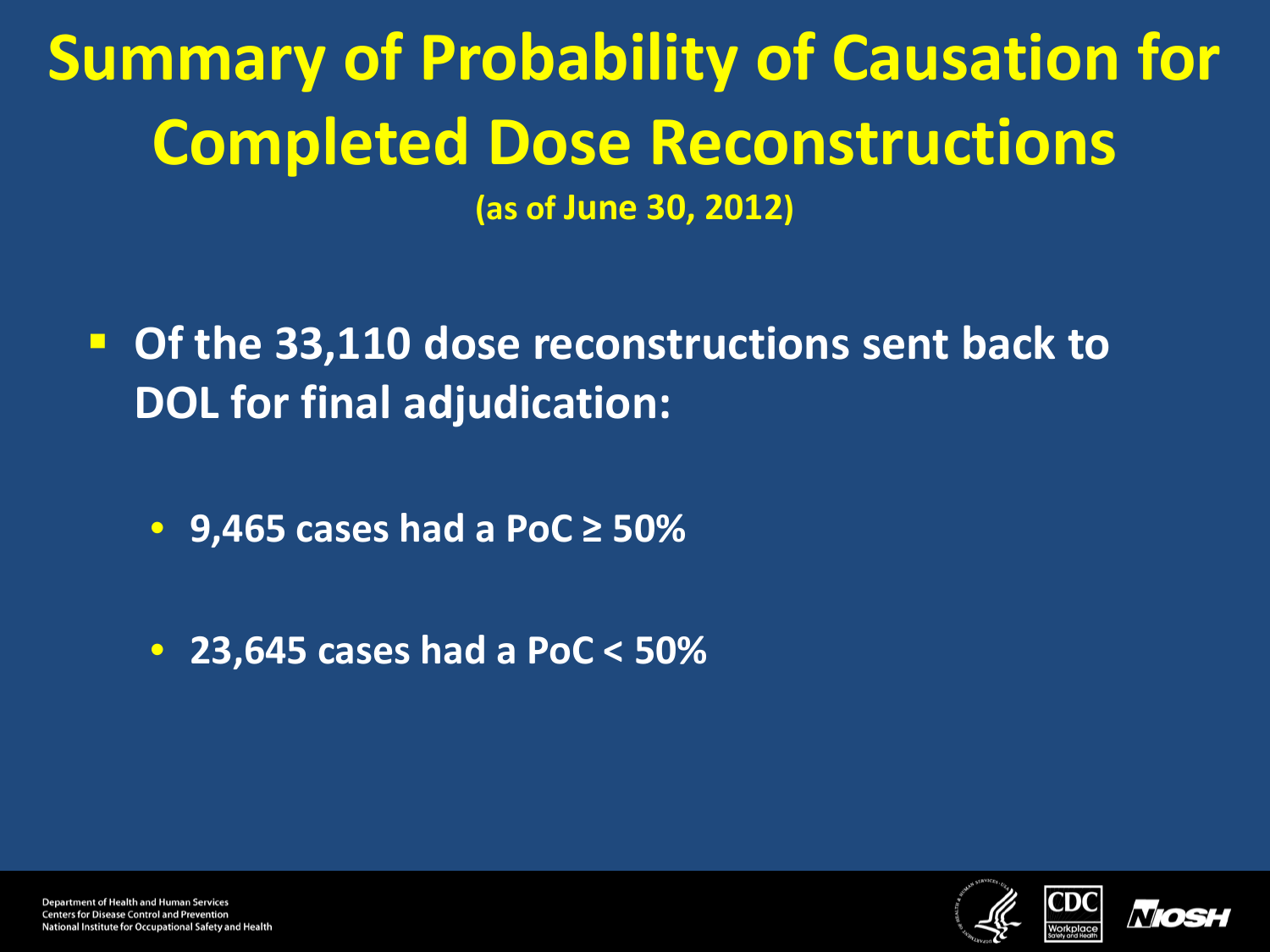## **Submittals vs. Production**

#### **(as of June 30, 2013)**



Department of Health and Human Services **Centers for Disease Control and Prevention** National Institute for Occupational Safety and Health



*Niosl*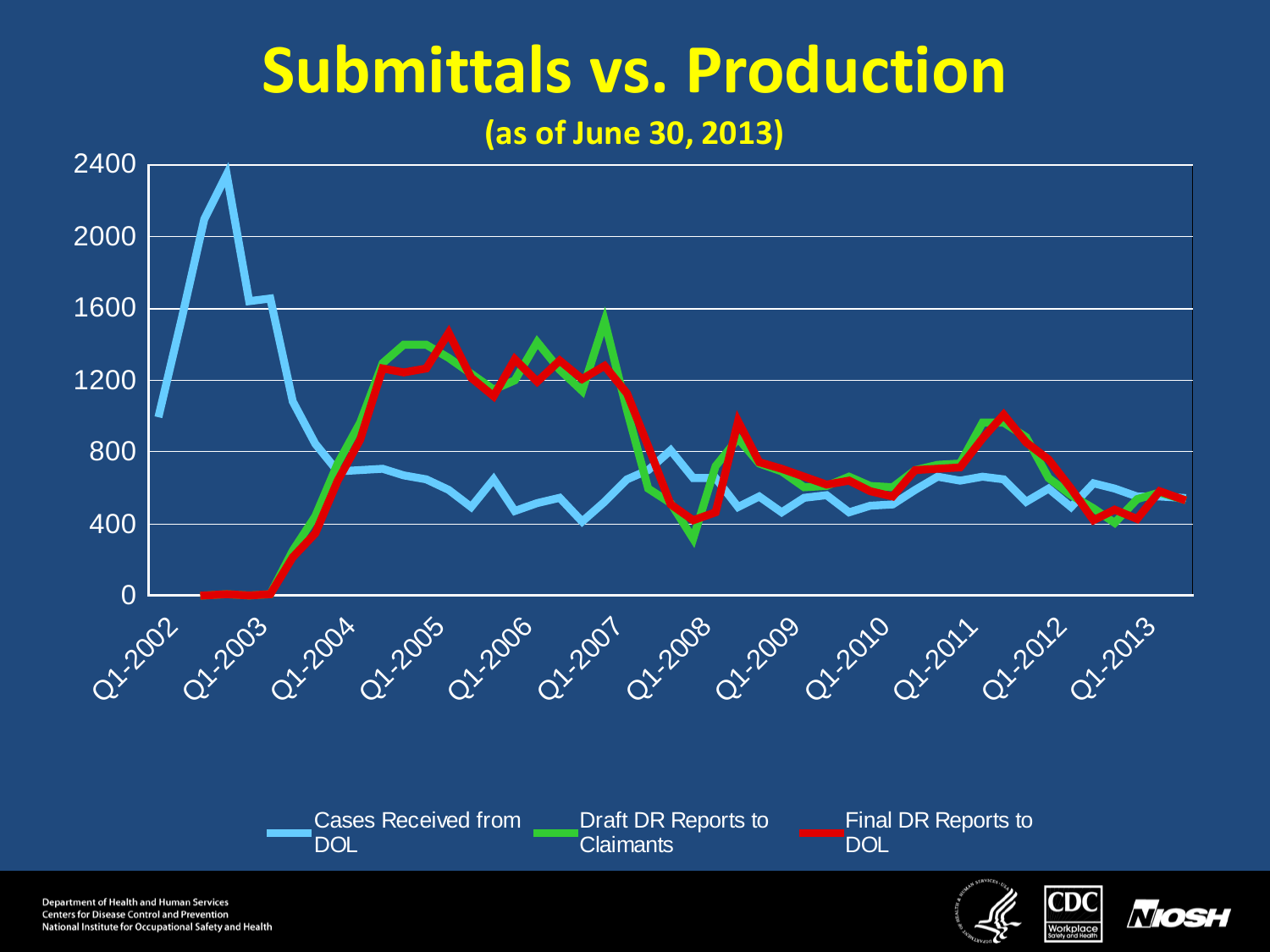# **Status of First 5,000 Claims**

**(as of June 30, 2013)** 

- **4,868 claims at DOL**
	- **262 pulled for DOL issues**
	- **390 pulled for SEC**
	- **4,216 submitted with DR**
- **113 claims at NIOSH**
	- **83 administratively closed**
	- **6 DRs with claimants (DOL reworks/reinstated within past year)**
	- **17 DRs in process (DOL reworks/reinstated within past year)**
	- **7 gathering information (pended for CLL; Technical Basis Document modification)**
- **19 claim numbers deleted**



**Department of Health and Human Services Centers for Disease Control and Prevention** National Institute for Occupational Safety and Health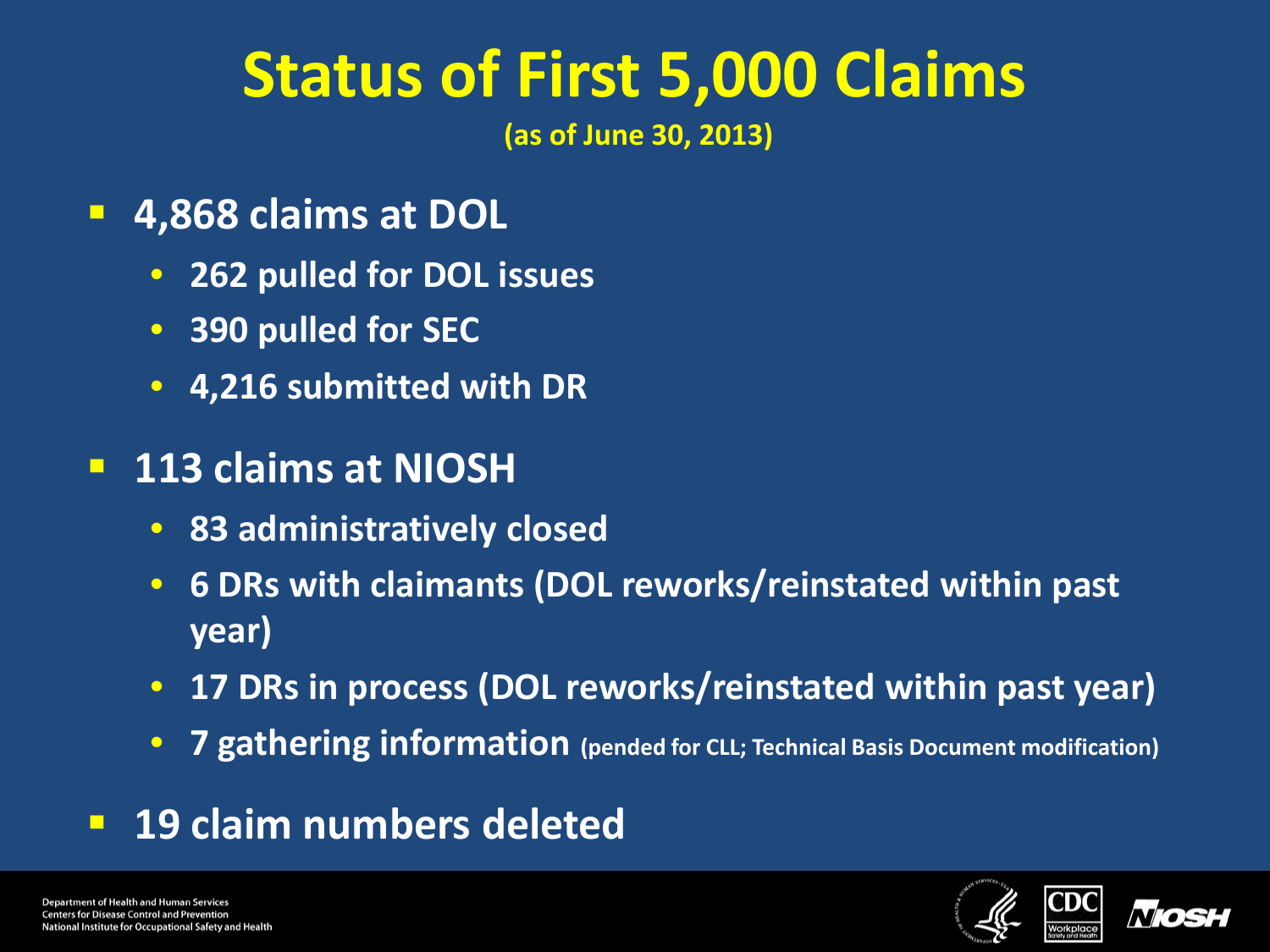## **Status of First 10,000 Claims**

**(as of June 30, 2013)** 

- **9,772 claims at DOL**
	- **438 pulled for DOL issues**
	- **1016 pulled for SEC**
	- **8,318 submitted with DR**
- **198 claims at NIOSH**
	- **152 administratively closed**
	- **12 DRs with claimants (3 initial; 9 DOL reworks within past year)**
	- **26 DRs in process (5 initial; 21 DOL reworks within past year)**
	- **8 gathering information (pended for CLL; TBD modification)**
- **30 claim numbers deleted**



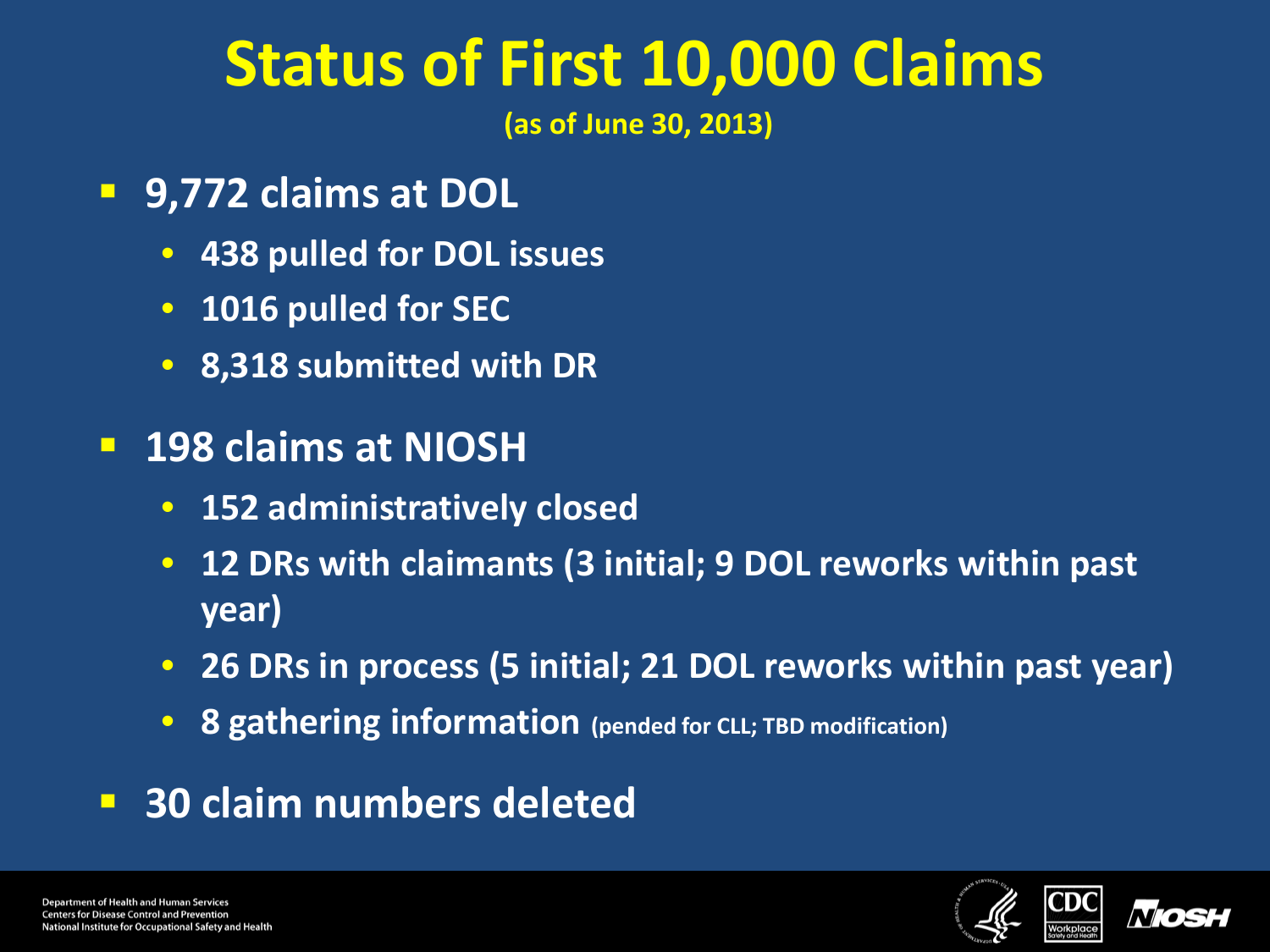## **DOE Response to Requests for Exposure Records (as of June 30, 2013)**

**Number of outstanding requests** 373

**Dutstanding requests > 60 days** 73



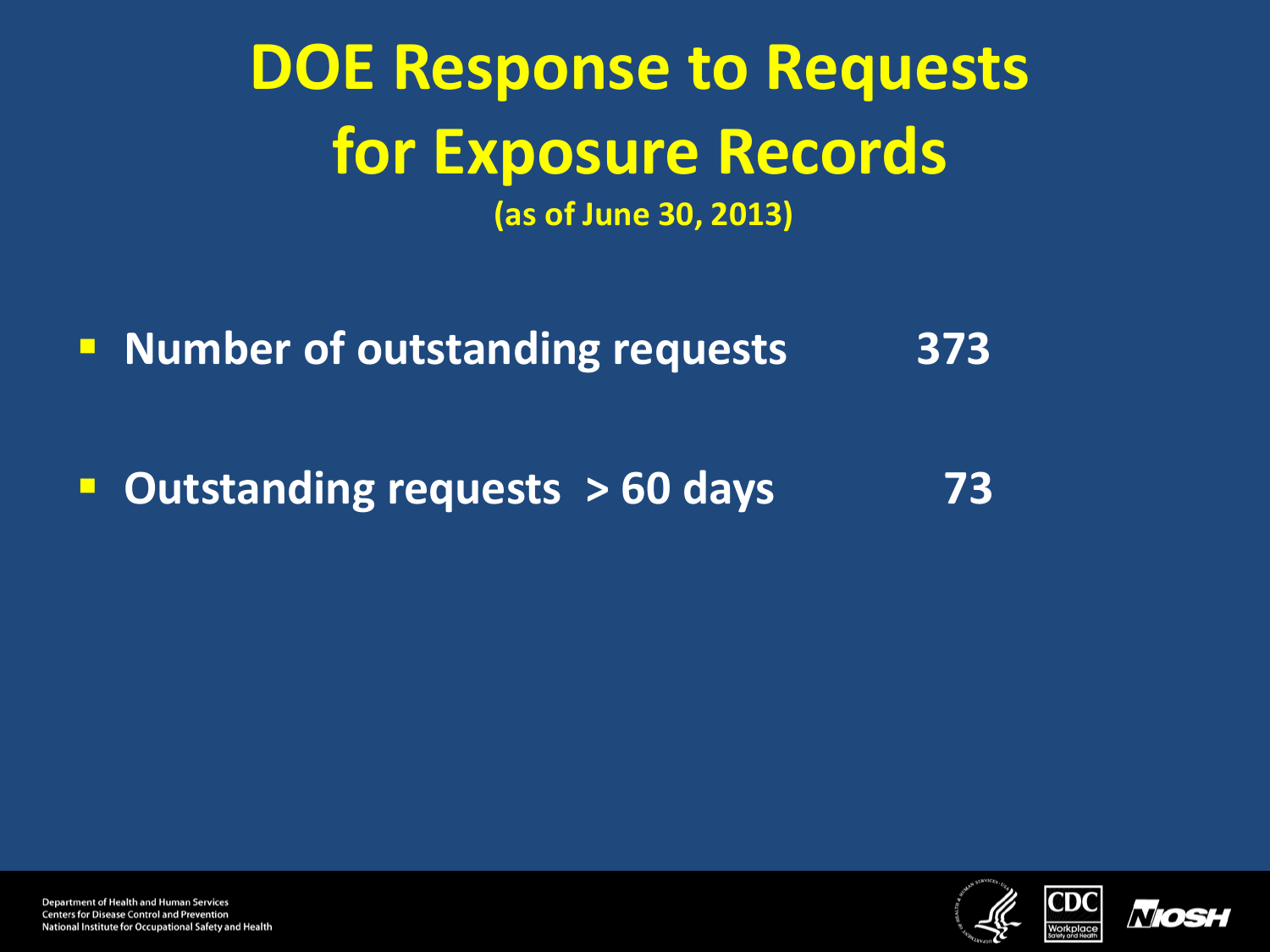### **Special Exposure Cohort Summary (as of July 2013)**

|        | <b>Petitions received</b>                           |          | 213 |
|--------|-----------------------------------------------------|----------|-----|
| $\Box$ | <b>Petitions in qualification process</b>           |          |     |
|        | <b>Petitions qualified for evaluation</b>           |          | 129 |
|        | <b>NIOSH evaluation in progress</b><br>$\bullet$    | <u>1</u> |     |
|        | <b>NIOSH evaluation completed</b><br>$\bullet$      | 128      |     |
|        | - SEC Evaluation Reports<br>with the Advisory Board |          |     |
|        | for recommendation                                  |          |     |

**Petitions not qualifying for evaluation Petitions 177** 

**Note: Petitions not qualifying include five petitions received prior to the rule becoming final and Petition 34 where the site was de-listed.**